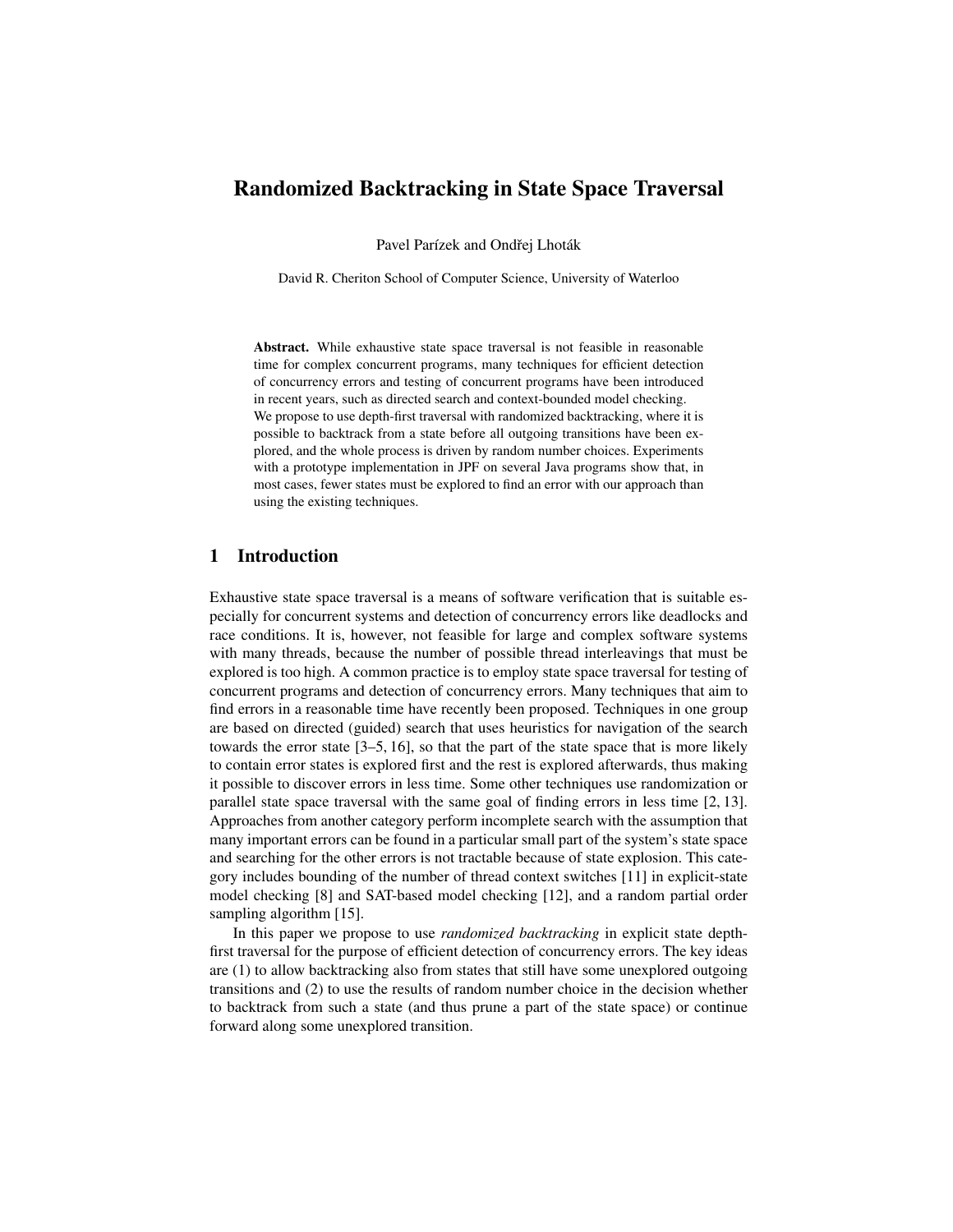We implemented our approach in Java PathFinder [6] and evaluated it on seven multi-threaded Java programs that contain various concurrency errors. State space traversal with randomized backtracking has better performance than existing techniques supported by JPF on six of the seven benchmark programs, i.e. fewer states are explored by JPF before it detects an error. For the last benchmark, our approach has comparable performance with the best existing technique. On the other hand, a consequence of randomized backtracking is that an incomplete search is performed, because parts of the state space are pruned by backtracking from a state with unexplored transitions, so it cannot be guaranteed that all errors will be discovered.

### 2 Background and Related Work

We consider only explicit state space traversal, where each state is a snapshot of program variables and threads at one point on one execution path and each transition is a sequence of instructions executed by one thread — each transition is associated with a specific thread. We further assume that each transition in the state space is bounded by non-deterministic choices (e.g., thread scheduling choices). Figure 1 shows the basic algorithm for depth-first state space traversal in this context. The function enabled returns a set of transitions enabled in the state s that must be explored.

```
DFS( ):
visited = \{\}stack = []push(stack, s_0)
explore(s<sub>0</sub>)procedure \exp^{\log(s)}if error(s) then
                                                  counter example = stackterminate
                                               end if
                                               transitions = order(enabled(s))for tr \in transitions do
                                                   s' = \text{execute}(tr)if s' \notin visited then
                                                     visited = visited \cup s'push(\text{stack}, s')explore(s')pop( stack )
                                                  end if
                                               end for
                                            end proc
```
Fig. 1. Algorithm for depth-first state space traversal

An important parameter of the algorithm for depth-first traversal is the *search order* that determines the sequence in which the transitions leading from a state are explored. The search order is implemented by the function order, which creates a list of transitions with a specific ordering from the given set.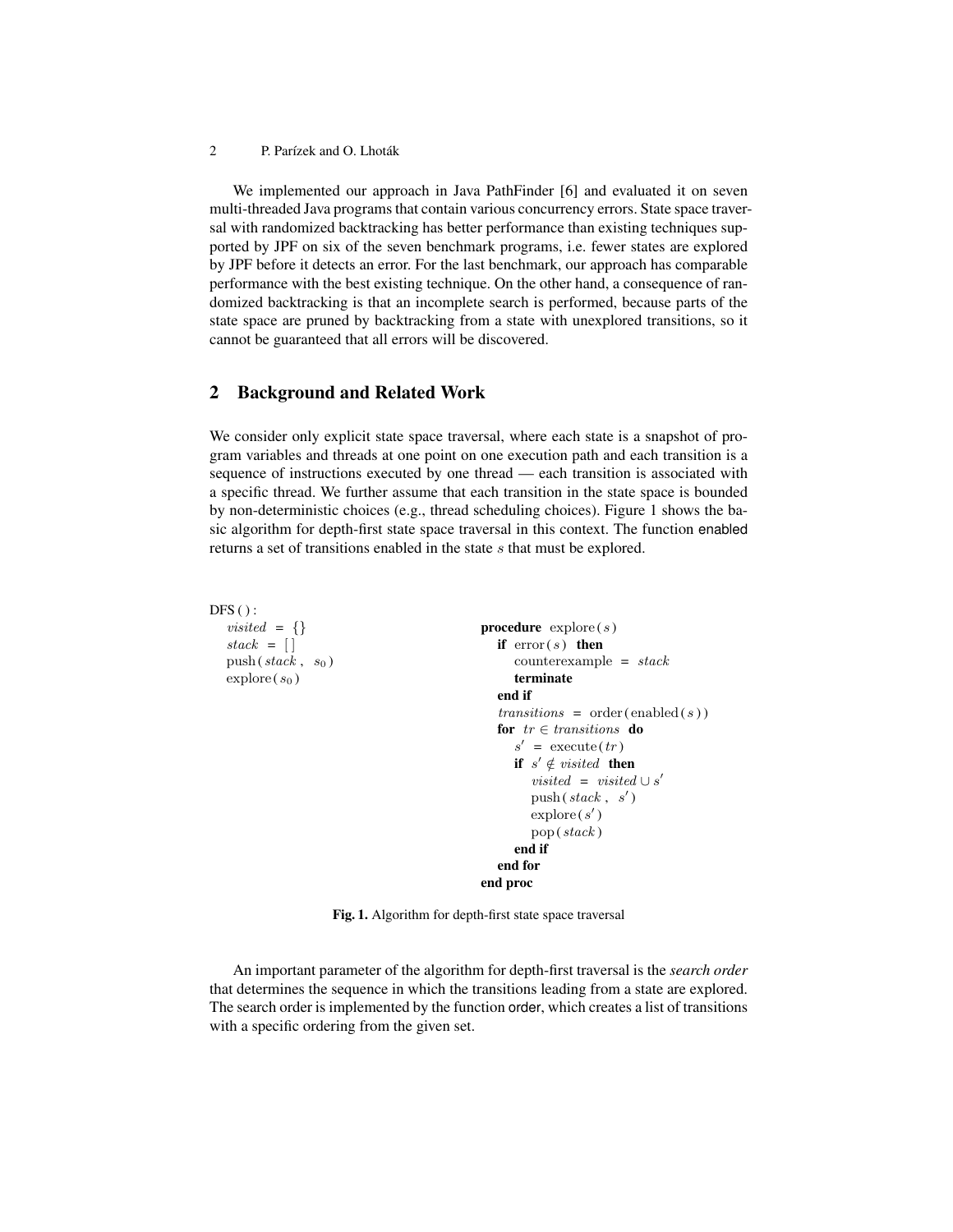In the rest of this section, we describe in more detail selected existing approaches to more efficient detection of concurrency errors that are based on state space traversal.

Each tool for state space traversal of concurrent programs uses a specific default search order. The basic implementation of the function enabled in most of the tools returns a set that contains one transition for each thread runnable in the given state s. Many optimizations aiming at efficient detection of errors can be expressed through different implementations of the functions enabled and order.

Techniques based on directed (guided) search typically use custom implementations of the order function, which sort transitions according to some heuristic function over the end states of the transitions or over the transitions themselves. A useful heuristic for detection of concurrency errors is to prefer thread context switches (thread interleavings) [5] — when the state s being processed was reached by execution of thread  $t$ , the function order puts transitions associated with threads other than  $t$  at the beginning of the list. Another useful heuristic gives preference to transitions that may interfere with some of the previous transitions on the current state space path [17]. Two transitions can interfere, for example, if they are associated with different threads and contain instructions that access the same shared variables.

It is also possible to use a random search order, in which the transitions leading from a state s are explored in a random order and the order is selected separately for each state (i.e., there is no common random order for all states). The technique described in [13] combines guided search with a random order such that transitions with the same value of the heuristic function are ordered randomly.

All techniques that use a custom implementation only for the order function still explore the whole state space if they detect no error during traversal. For an incomplete state space traversal, it is necessary to use a custom implementation of the enabled function that prunes the state space according to some criteria. A very popular approach is to bound the number of thread preemptions (context switches) on each explored state space path [11], where preemption means that the thread associated with a previous transition is still runnable but a transition associated with some other thread is selected. The set returned by the customized function enabled does not contain a transition if its selection would exceed the number of allowed preemptions. The value of the bound determines how many errors are found and the time cost of the search, i.e. a higher bound means that more errors are found and the search takes more time, but it was shown that many errors are found with only two context switches [8].

### 3 Randomized Backtracking

We alter the standard algorithm for depth-first state space traversal with the following two modifications.

- Rather than backtracking only from fully processed states (whose outgoing transitions have all been explored) and already visited states, the modified algorithm may also backtrack from states still containing unexplored outgoing transitions.
- When the state s that is currently being processed has some unexplored outgoing transitions, random number choice is used to decide whether (a) to move forward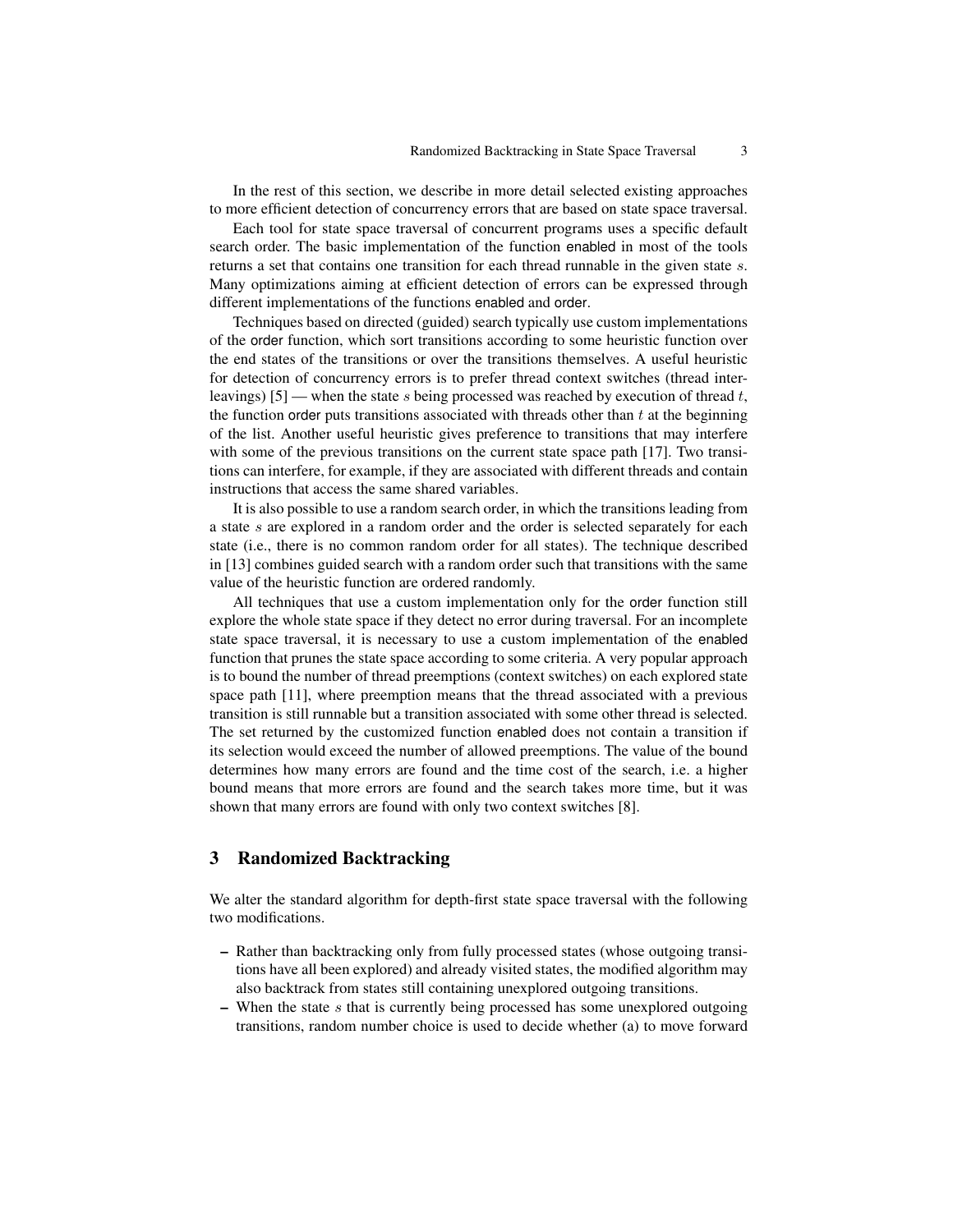and explore one of the outgoing transitions or (b) backtrack already and ignore the remaining unexplored transitions.

The process of state space traversal with randomized backtracking is controlled by three parameters, which will be explained next: (1) *threshold* to enable the randomized backtracking at some search depth, (2) *strategy* to determine the length of backtrack jumps, and (3) *ratio* to decide between going forward and backtracking from a state with unexplored transitions. The parameters are used together to decide whether to backtrack from a state with unexplored transitions and how the results of random number choices are used. Specific values of the parameters make a *configuration* of randomized backtracking.

Algorithm. Figure 2 shows the algorithm for depth-first state space traversal with randomized backtracking. Differences from the basic algorithm in Figure 1 are highlighted by underlining. For each unexplored transition  $tr$  from the state  $s$ , the algorithm decides whether to execute the transition or backtrack to some earlier state on the current path. The function call rnd(0,1) returns a random number from the interval  $(0, 1)$ . After each backtracking step, i.e. after the recursive call to explore returns, the function backtrack-Again is used to determine whether, according to the selected strategy, the algorithm should backtrack further. Note that randomized backtracking does not involve custom implementations of the functions order and enabled, and therefore our algorithm can be combined with any existing technique that uses special versions of these functions.

Threshold. Backtracking from a state with some unexplored outgoing transitions is enabled only if the current search depth (i.e., the number of transitions between the initial state and the current state) is greater than the value of the threshold parameter. The algorithm will not backtrack from the state  $s$  whose depth is smaller than the threshold until all transitions outgoing from  $s$  are explored. Setting this parameter to a specific non-zero value is useful, for example, when the prefix of each state space path represents an initialization phase and the algorithm should not backtrack too early, pruning the state space, before it reaches the interesting part of the state space with respect to the presence of concurrency errors.

Strategy. When the traversal algorithm decides to backtrack from the state s, either because it is fully processed or using the results of random choice, it uses the given strategy to determine the number of transitions that it backtracks over (the length of the backtrack jump). If the strategy defines a backtrack jump of a length greater than the current search depth, the algorithm backtracks through all transitions on the current path and the state space traversal finishes. We consider the following three strategies: fixed, random, and Luby.

The *fixed strategy* corresponds to the behavior of the standard algorithm for depthfirst traversal. It means that the algorithm backtracks over a single transition and then decides whether to go forward along some unexplored transition or backtrack again.

When the *random strategy* is used, the algorithm backtracks over a random number of transitions at each occasion, i.e. each backtrack jump has a random length. This strategy imposes no bound on the length of the backtrack jumps.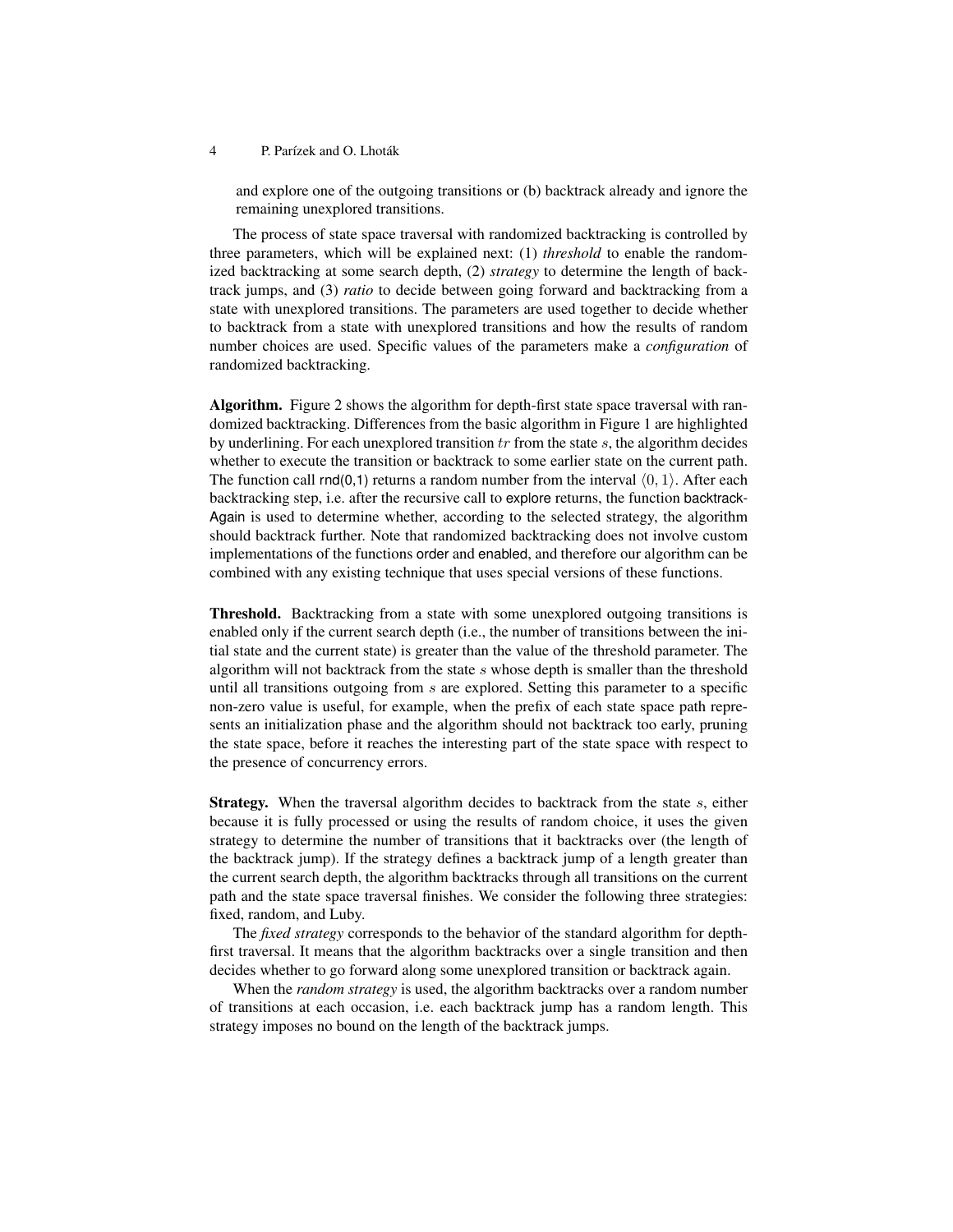DFS\_RB (threshold, strategy, ratio):

```
visited = \{\}stack = []push(\,stack, s_0)explore(s<sub>0</sub>)procedure \exp^{\log(s)}if error(s) then
                                          counter example = stackterminate
                                       end if
                                       transitions = order(enabled(s))for tr \in transitions do
                                          depth = size(state)if depth >= threshold then
                                             if \text{rnd}(0, 1) > \text{ratio}(depth) return
                                         end if
                                          s' = \text{execute}(tr)if s' \notin visited then
                                             visited = visited \cup s'push(\text{stack}, s')\mathrm{explore}(\mathit{s}')pop( stack )
                                             if backtrackAgain(strategy) return
                                          end if
                                       end for
                                   end proc
```
Fig. 2. Algorithm for depth-first state space traversal with randomized backtracking

Usage of the *Luby strategy* [7] requires the algorithm to record the total count of backtracking jumps already performed from the start of the state space traversal. The length of a backtrack jump  $N$  is equal to the number at the corresponding position in the Luby sequence  $l_1, l_2, \ldots$ , which is defined by the following expression:

$$
l_i = 2^{n-1}, \text{ if } i = 2^n - 1
$$
  

$$
l_i = l_{i-2^{n-1}+1} \text{ if } 2^{n-1} \le i < 2^n - 1
$$

The first few elements of the sequence are: 1, 1, 2, 1, 1, 2, 4, 1, 1, 2, 1, 1, 2, 4, 8. For example, the third backtrack jump will step over two transitions. For any integer  $n > 0$ , there are exactly  $2^{i}$  elements with the value  $2^{n-i}$  between any pair of elements with the value  $2^n$ , and the element with the value  $2^n$  occurs for the first time at the position  $2^{n+1}$  – 1. Therefore, the maximal possible length of a backtrack jump is bounded by the number of already performed backtrack jumps.

Ratio. The ratio parameter allows to express the degree of general preference for going forward along some unexplored transition over backtracking for decisions based on random number choice. Assuming that the value of this parameter is  $R$ , when the state s that is currently being processed has some unexplored transitions, then the algorithm backtracks from s (instead of exploring some outgoing transition) only if the randomly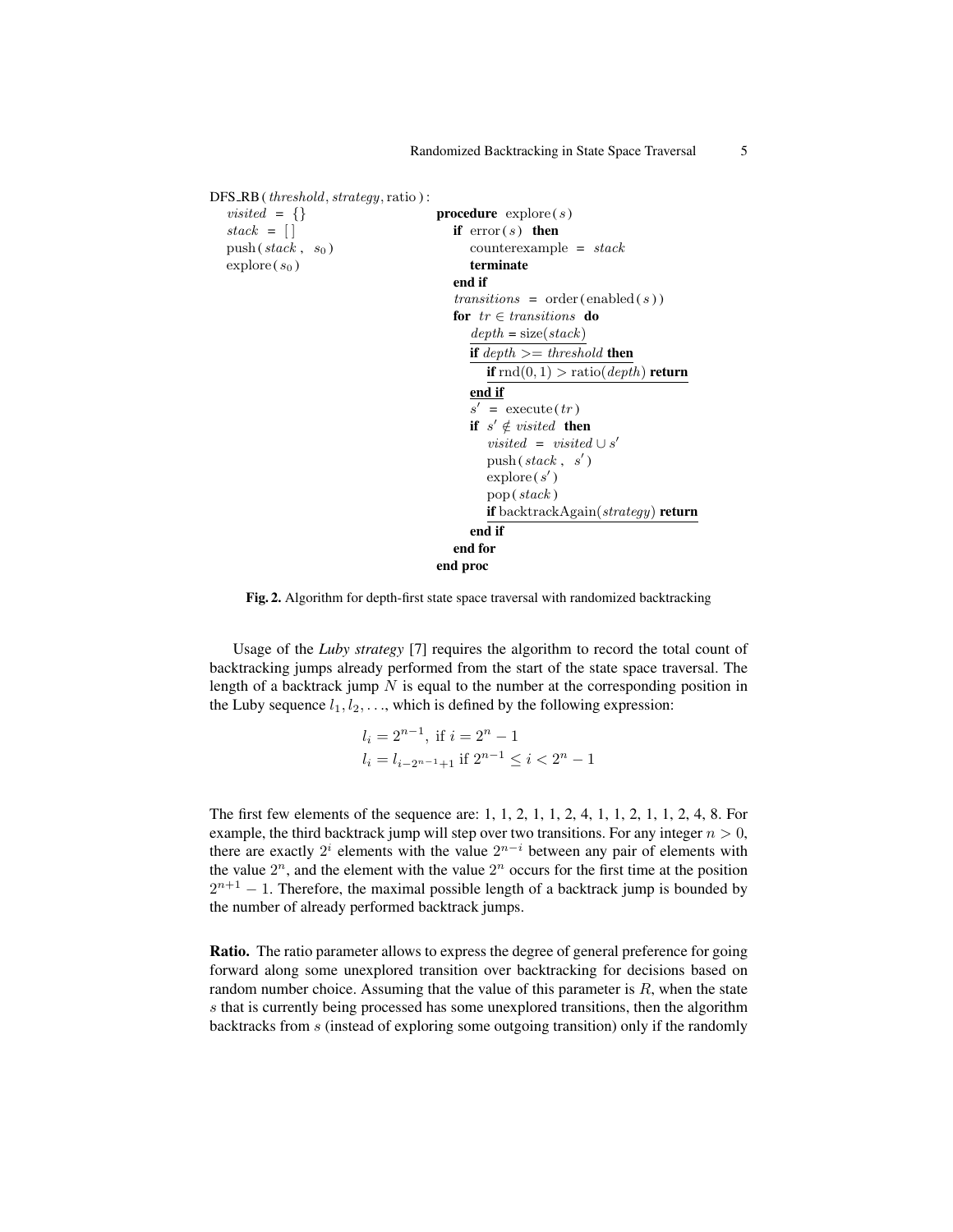selected number from the interval  $(0, 1)$  is greater than R. The ratio can be defined as a constant number or as a function of the search depth that is represented by an expression  $R = 1 - d/c$ , where d is the current search depth and c is an integer constant. In the latter case, backtracking becomes more likely from states with a greater depth.

State space pruning. A consequence of the use of randomized backtracking is that an incomplete traversal is performed, because parts of the state space are pruned by backtracking from a state with some unexplored transitions, and therefore errors may be discovered in less time than with existing techniques. On the other hand, it is not guaranteed that an error state is reached when the randomized backtracking is used, and therefore no error may be detected for some configurations and randomly chosen numbers.



Fig. 3. State space fragments that illustrate pruning by randomized backtracking

Consider the state space fragment in Figure 3a. Assuming that the transition  $tr_1$ from the state s is explored first, randomized backtracking may prune the possibly large part of the state space that does not contain any error state and thus avoid spending a lot of time in traversing the error-free part.

Figure 3b shows how randomized backtracking can reduce the time needed to discover a race condition, which involves a pair of unsynchronized accesses to the same variable x in two threads  $T1$  and  $T2$  such that at least one of the accesses is a write and the accesses are performed in different orders in different thread schedules. After exploring the state  $c_1$  on the state space path that corresponds to the schedule  $T1$ ;  $T2$ ,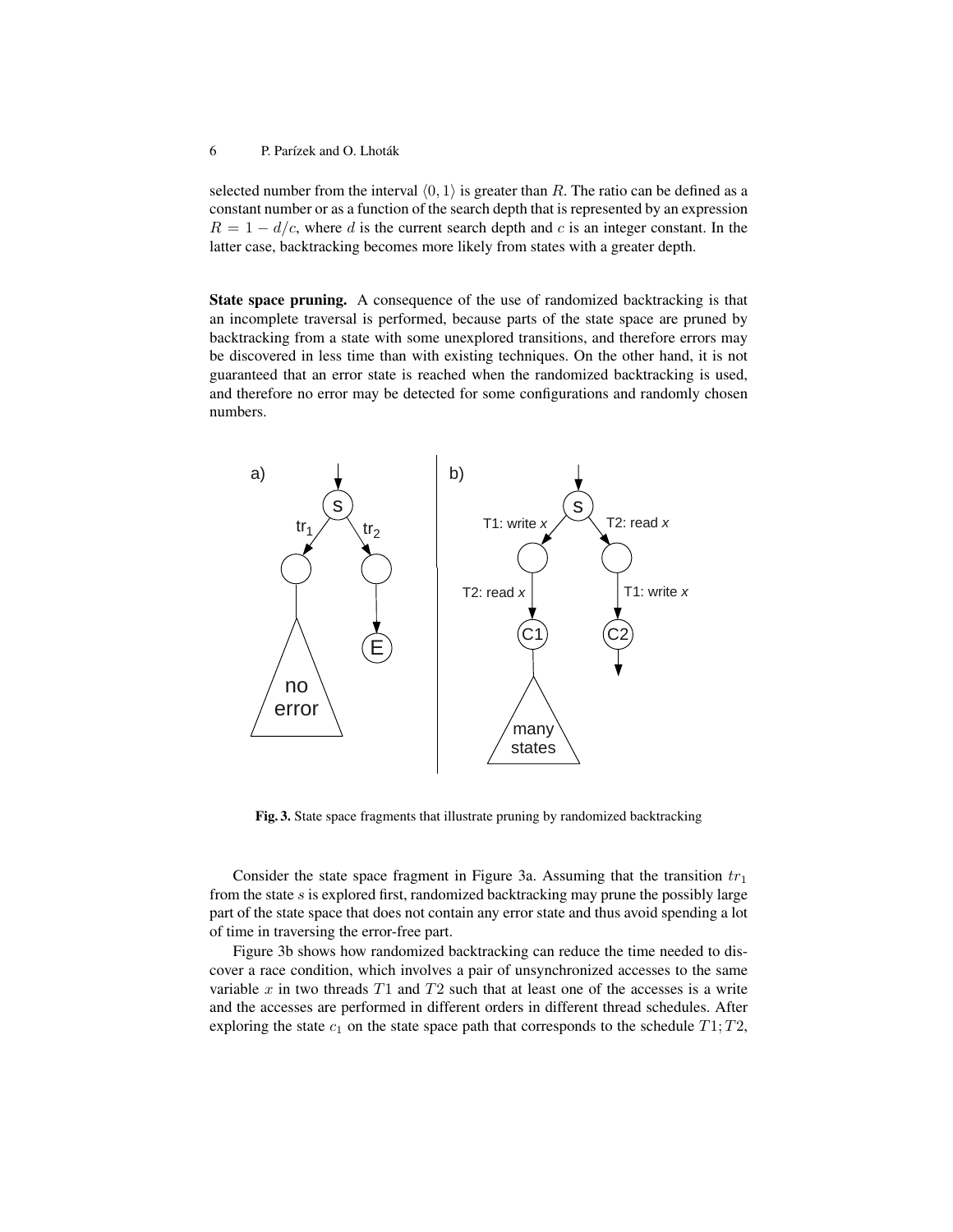in which the first sequence of conflicting accesses is detected, the large subtree below  $c_1$  may be pruned and a different state space path that corresponds to the schedule  $T2$ ;  $T1$  may be explored instead. In this case, the race condition is recognized when the state  $c_2$  is reached and the second sequence of conflicting accesses with reverse order is detected.

For each state s, the algorithm decides whether to backtrack (based on random number choice) separately for each transition outgoing from s. A consequence of this behavior is that each outgoing transition from s has a different probability (chance) that it will be explored and not pruned — for the first transition in the list returned by the order function, the probability that it will be explored is equal to the ratio  $R$ , while a transition with the index i in the list has the probability  $R<sup>i</sup>$  that it will be explored.

### 4 Evaluation

We implemented the proposed algorithm for depth-first state space traversal with randomized backtracking in Java PathFinder (JPF) [6] and evaluated its performance on seven multi-threaded Java programs: the Daisy file system [10], the Elevator benchmark from the PJBench suite [9], and five small programs used in a recent comparison of tools for detection of concurrency errors [14] that are publicly available in the CTC repository [1] — the programs are Alarm Clock, Linked List, Producer Consumer, RAX Extended, and Replicated Workers.

Our implementation and the complete set of experimental results are available at the web site http://plg.uwaterloo.ca/~pparizek/jpf/spin11/.

The benchmark programs can be downloaded from web sites that are listed in the references section.

For the purpose of the experiments, we manually injected concurrency errors (mostly race conditions) into those benchmark programs that did not already contain any. Basic characteristics of the programs are provided in Table 1 — total number of source code lines and maximal number of concurrently running threads.

| Program                   |      | Source code lines   Number of threads |
|---------------------------|------|---------------------------------------|
| Daisy file system         | 1150 |                                       |
| Elevator                  | 320  |                                       |
| Alarm Clock               | 180  |                                       |
| Linked List               | 185  |                                       |
| <b>Producer Consumer</b>  | 135  |                                       |
| <b>RAX</b> Extended       | 150  |                                       |
| <b>Replicated Workers</b> | 430  |                                       |

Table 1. Information about benchmark programs

We designed experiments on the seven benchmark programs to answer the following three questions about the performance of the state space traversal with randomized backtracking. In the context of this paper, performance corresponds to the number of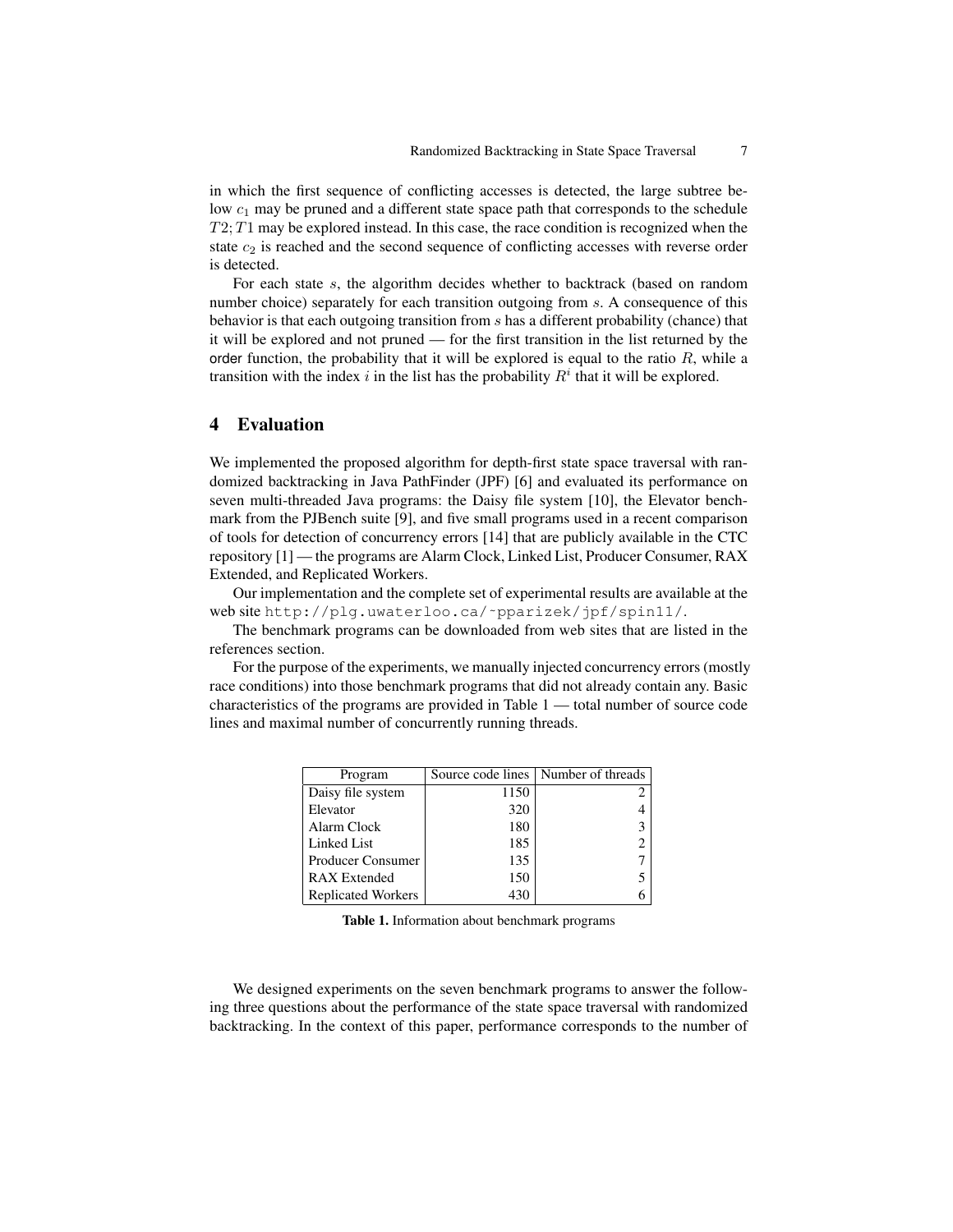states processed before an error is found — a lower number of processed states implies better performance.

- Q1) For each benchmark, which configuration of randomized backtracking has the best performance (i.e., processes the least number of states before finding an error), and does it have better performance than existing techniques?
- Q2) How much different is the performance of different configurations of randomized backtracking for each individual benchmark, i.e. what is the variability of performance over all configurations?
- Q3) Is there a configuration that has reasonably good performance (better than existing techniques) for all programs?

The rest of this section contains a description of the experimental setup and then answers to the three questions.

Experimental setup. We consider the following existing techniques that are implemented in JPF: exhaustive traversal with default search order, traversal with random search order, directed search with a heuristic that prefers thread interleavings, and context-bounded search. The default search order of JPF means that transitions in the list are ordered by the indices of the associated threads. For the context-bounded search, we considered the following bounds on the number of thread preemptions: 2, 5, 10.

With randomized backtracking, we performed experiments with configurations that correspond to all combinations of threshold values from the set  $\{5, 10, 20, 50, 100\}$ , values of the ratio parameter from the set  $\{0.5, 0.75, 0.9, 0.99, 1 - d/20, 1 - d/50, 1 - d/20\}$  $d/100$ ,  $1 - d/1000$ , where d is the current search depth, and all three strategies for the length of backtrack jump (fixed, random, and Luby). Names of configurations have the form of tuples (threshold, strategy, ratio).

For experiments that involve randomization, we repeated JPF runs with the same configuration until either 10 runs found an error or 100 runs were performed. The context-bounded traversal is not complete, but it does not involve any randomization, and thus the percentage of JPF runs that find an error is always either 100% or 0%.

Answer to question Q1 (best configuration for each benchmark). Table 2 provides for each benchmark program the experimental results for: (1) traversal with the default search order, (2) the existing technique with the best performance, and (3) the configuration of randomized backtracking with the best average performance from those where 100% of JPF runs found an error. For some benchmarks (Daisy file system, Alarm Clock, Linked List, and RAX Extended), better performance can be achieved by requiring only 50% of JPF runs to find an error. For these benchmarks, the table contains a fourth row showing the best performing such configuration. Note that for the Elevator benchmark, there was no configuration for which the number of JPF runs that found an error is in the interval [50, 100). Each row contains values of the following metrics: the number of states processed before an error was found (mean  $\mu$ , minimum, maximum, and standard deviation  $\sigma$ ), and the percentage of JPF runs for the given configuration that found an error.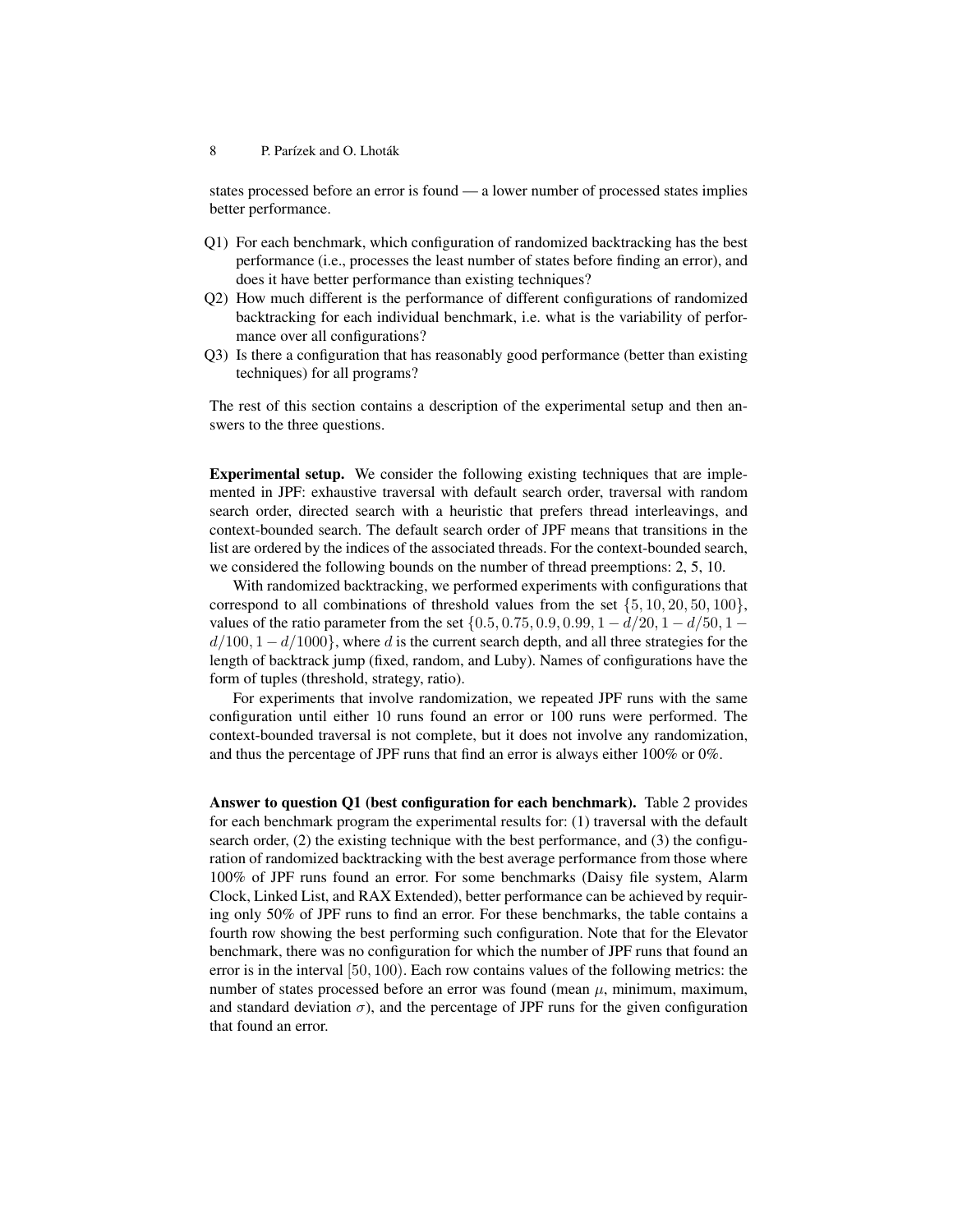|                                   | Processed states     |        |                 |                 | Error found |  |  |
|-----------------------------------|----------------------|--------|-----------------|-----------------|-------------|--|--|
| Configuration                     | $\mu$                | min    | max             | $\sigma$        |             |  |  |
| Daisy file system                 |                      |        |                 |                 |             |  |  |
| default search order              | 282                  |        |                 | 0               | 100 %       |  |  |
| thread interleavings              | 139                  |        |                 | $\overline{0}$  | 100 %       |  |  |
| $(10, \text{random}, 1 - d/1000)$ | 108                  | 102    | 116             | 5               | $100\%$     |  |  |
| (5, fixed, 0.75)                  | 51                   | 22     | 88              | 19              | 56 %        |  |  |
| <b>Elevator</b>                   |                      |        |                 |                 |             |  |  |
| default search order              |                      | 143373 |                 | 0               | 100 %       |  |  |
| random search order               | 2399<br>1062<br>3833 |        | 787             | 100 %           |             |  |  |
| $(50, \text{random}, 1 - d/100)$  | 270                  | 255    | 293             | 12              | $100\%$     |  |  |
| <b>Alarm Clock</b>                |                      |        |                 |                 |             |  |  |
| default search order              |                      | 188    |                 | $\theta$        | 100 %       |  |  |
| random search order               | 192                  | 12     | 380             | 111             | 100%        |  |  |
| $(10, \text{Luby}, 1 - d/1000)$   | 44                   | 20     | 165             | 41              | $100\%$     |  |  |
| $(5, \text{fixed}, 1 - d/20)$     | 37                   | 15     | 93              | 22              | 91%         |  |  |
| <b>Linked List</b>                |                      |        |                 |                 |             |  |  |
| default search order              |                      | 328    |                 | $\theta$        | 100 %       |  |  |
| random search order               | 186                  | 15     | 234             | 70              | 100%        |  |  |
| $(10, \text{fixed}, 1 - d/50)$    | 112                  | 51     | 215             | 59              | 100 %       |  |  |
| $(10, \text{Luby}, 0.99)$         | 71<br>58<br>50       |        | 7               | 59%             |             |  |  |
| <b>Producer Consumer</b>          |                      |        |                 |                 |             |  |  |
| default search order              | 9299                 |        |                 | $\theta$        | 100%        |  |  |
| random search order               | 48                   | 25     | $\overline{73}$ | 13              | 100 %       |  |  |
| $(10, \text{fixed}, 1 - d/100)$   | 57                   | 23     | 157             | 41              | $100\%$     |  |  |
| <b>RAX Extended</b>               |                      |        |                 |                 |             |  |  |
| default search order              | 1617                 |        | 0               | 100 %           |             |  |  |
| thread interleavings              | 104                  |        |                 | $\theta$        | 100%        |  |  |
| (10, Luby, 0.99)                  | 97<br>113<br>86      |        | 8               | 100 %           |             |  |  |
| (5, Luby, 0.9)                    | 8<br>8<br>9          |        | $\theta$        | 59 %            |             |  |  |
| <b>Replicated Workers</b>         |                      |        |                 |                 |             |  |  |
| default search order              | 9881                 |        |                 | $\theta$        | 100%        |  |  |
| context bound (10)                | 6585                 |        |                 | $\theta$        | 100 %       |  |  |
| $(50, \text{fixed}, 0.9)$         | 148                  | 95     | 278             | $\overline{55}$ | $100\%$     |  |  |

Table 2. Configurations with the best average performance

The results show that state space traversal with randomized backtracking has much better performance than all of the existing techniques for six of the seven benchmarks. For each of these benchmarks, there is a configuration of randomized backtracking with which 100% of JPF runs find an error, yet the number of explored states is a factor of 1.1 to 44 times lower than for the best existing technique. The exception is the Producer Consumer benchmark, for which both complete search with random search order and randomized backtracking have similar performance; they both explore fewer states than the JPF default search order by a factor of over 160. Although the state space traversal with random search order yields a lower minimal number of explored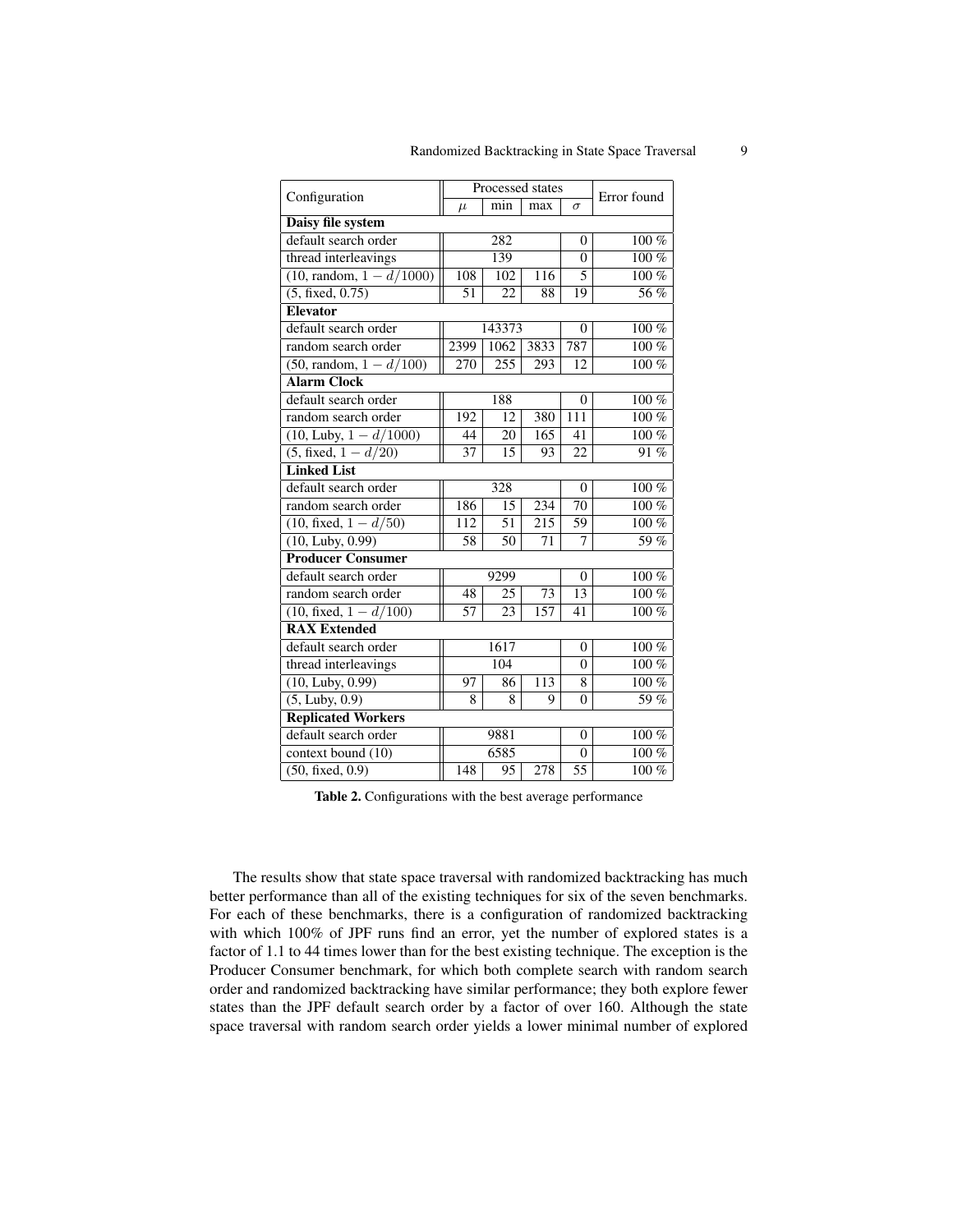states than randomized backtracking for the Alarm Clock and Linked List benchmarks, randomized backtracking yields a lower average and maximum than random search order, and therefore we claim that randomized backtracking has better performance for these two benchmarks. Usage of randomized backtracking has significantly better performance than existing techniques in particular for benchmark programs with deep errors (such that a large number of states must be explored to find the error), like the Elevator and Replicated Workers benchmarks, for which the mean number of states explored is reduced by a factor of 8.9 and 44, respectively.

For some benchmark programs, significantly better performance can be achieved by the appropriate configurations when it is not required that all JPF runs find an error — see data for Daisy file system and RAX Extended, which show improvement by a factor of 2.1 and 12, respectively, over the best configuration where 100% of JPF runs found an error. If the percentage of JPF runs that find an error is greater than 50% and each run finishes quickly, then an error would be found with a very high probability (close to 100%) by performing a sequence of JPF runs with the given configuration. The total running time of this sequence of JPF runs might be smaller than the running time of some existing technique and also than the running time of a single JPF run with a different configuration (for which every JPF run that we performed found an error).

Answer to question Q2 (variability of performance by configuration). Table 3 provides for each benchmark program the experimental results for configurations of randomized backtracking that yield the following extremes over the set of all JPF runs for all configurations: minimal number of states processed by some JPF run and maximal number of states processed by some JPF run. We consider only configurations where 50% or more of JPF runs detected some error. Moreover, the table provides also the configuration for which the lowest percentage of JPF runs discovered an error.

Each row of the table contains values of the following metrics: number of states processed before an error was found (mean  $\mu$ , minimum, maximum, and standard deviation  $\sigma$ ), and percentage of JPF runs for the given configuration that found some error. If no error was found by any JPF run for some configuration, then columns for all metrics related to the number of processed states and search depth in the table contain the character "-".

The results show that there is great variability in performance yielded by different configurations and different outcomes of random number choices on each benchmark program. In particular, the minimal and maximal numbers of states processed by a JPF run that were recorded over all configurations and JPF runs differ by an order of magnitude for some benchmarks (e.g., for the Producer Consumer and Replicated Workers benchmarks). Note that the worst configurations of randomized backtracking (that yield maximum numbers) still have better or the same performance as the default search order, but they have worse performance than other existing techniques, such as the random search order for Producer Consumer, Linked List and RAX Extended.

The numbers of states processed before an error is found also differ significantly among JPF runs with a single configuration for some benchmarks. Consider for example the Replicated Workers benchmark and the configuration (50, Luby,  $1-d/20$ ), in which case (i) the standard deviation of the number of processed states is approximately equal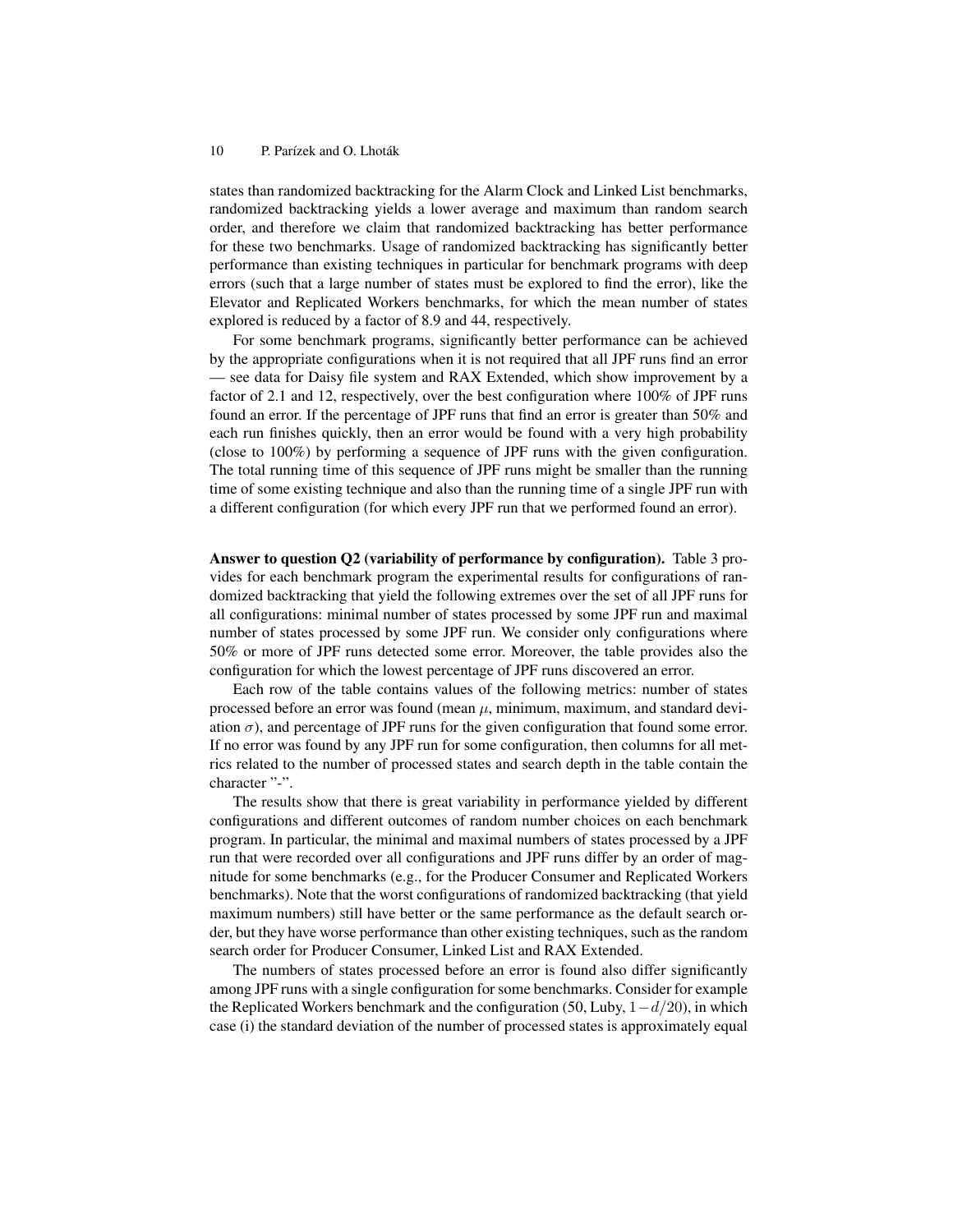| Configuration                        |       | Processed states | Error found |                |           |  |  |  |
|--------------------------------------|-------|------------------|-------------|----------------|-----------|--|--|--|
|                                      | $\mu$ | min              | max         | $\sigma$       |           |  |  |  |
| Daisy file system                    |       |                  |             |                |           |  |  |  |
| $(5, \text{fixed}, 0.9)$             | 135   | 19               | 467         | 165            | 67%       |  |  |  |
| (20, fixed, 0.5)                     | 282   | 282              | 282         | $\overline{0}$ | 100 %     |  |  |  |
| $(5, random, 1 - d/20)$              |       |                  |             |                | $0\%$     |  |  |  |
| <b>Elevator</b>                      |       |                  |             |                |           |  |  |  |
| $(50, \text{fixed}, 0.99)$           | 358   | 253              | 424         | 49             | 100 %     |  |  |  |
| $(100, \text{fixed}, 1 - d/50)$      | 2263  | 2227             | 2338        | 38             | $100\%$   |  |  |  |
| $(5, \text{fixed}, 0.5)$             |       |                  |             |                | $0\%$     |  |  |  |
| <b>Alarm Clock</b>                   |       |                  |             |                |           |  |  |  |
| (5, fixed, 0.5)                      | 85    | 13               | 251         | 74             | 100 %     |  |  |  |
| (5, fixed, 0.9)                      | 94    | 13               | 447         | 120            | $100\%$   |  |  |  |
| $(5, \text{random}, 1 - d/100)$      | 57    | 19               | 112         | 30             | $19\%$    |  |  |  |
| <b>Linked List</b>                   |       |                  |             |                |           |  |  |  |
| $(5, \text{fixed}, 1 - d/50)$        | 74    | 38               | 133         | 27             | 56 %      |  |  |  |
| (20, fixed, 0.9)                     | 235   | 170              | 408         | 66             | 100 %     |  |  |  |
| $(5, \overline{\text{Luby}, 0.5})$   |       |                  |             |                | $0\%$     |  |  |  |
| <b>Producer Consumer</b>             |       |                  |             |                |           |  |  |  |
| $(10, \text{fixed}, 1 - d/50)$       | 196   | 18               | 1251        | 355            | $100\%$   |  |  |  |
| $(50, \text{fixed}, 0.5)$            | 9299  | 9299             | 9299        | 0              | $100\%$   |  |  |  |
| $(5, Luby, 1 - d/1000)$              | 242   | 242              | 242         | $\overline{0}$ | $1\%$     |  |  |  |
| <b>RAX Extended</b>                  |       |                  |             |                |           |  |  |  |
| (5, fixed, 0.5)                      | 60    | 8                | 313         | 88             | 67%       |  |  |  |
| $(50, \text{fixed}, 0.5)$            | 1617  | 1617             | 1617        | $\Omega$       | 100 %     |  |  |  |
| $(5, random, 1 - d/50)$              | 10    | 8                | 15          | $\overline{2}$ | 26 %      |  |  |  |
| <b>Replicated Workers</b>            |       |                  |             |                |           |  |  |  |
| $(50, \text{fixed}, 0.5)$            | 339   | 71               | 1282        | 385            | 100 %     |  |  |  |
| $(50, \text{Luby}, 1 - d/20)$        | 6258  | 139              | 19190       | 5673           | $100\ \%$ |  |  |  |
| $\overline{(5, \text{random}, 0.5)}$ |       |                  |             |                | $0\%$     |  |  |  |

Table 3. Configurations that yield performance extremes

to the mean value and (ii) the maximum number of states processed by some JPF run with that configuration is 138 times bigger than the minimum number of processed states. Also the percentage of JPF runs that find an error varies to a great degree among different configurations. For some benchmark programs and configurations, a small percentage of JPF runs (or none at all) found an error (e.g. Linked List).

Answer to question Q3 (a generally good configuration). Although different configurations yield the best performance for each benchmark program, reasonably good performance for all of them is achieved by configurations with the ratio 0.9 and the random strategy. Table 4 shows for each benchmark program the results for: (1) the existing technique with the best performance, (2) the configuration of randomized backtracking with the best average performance, and  $(3)$  the configuration  $(H, \text{random}, 0.9)$  with the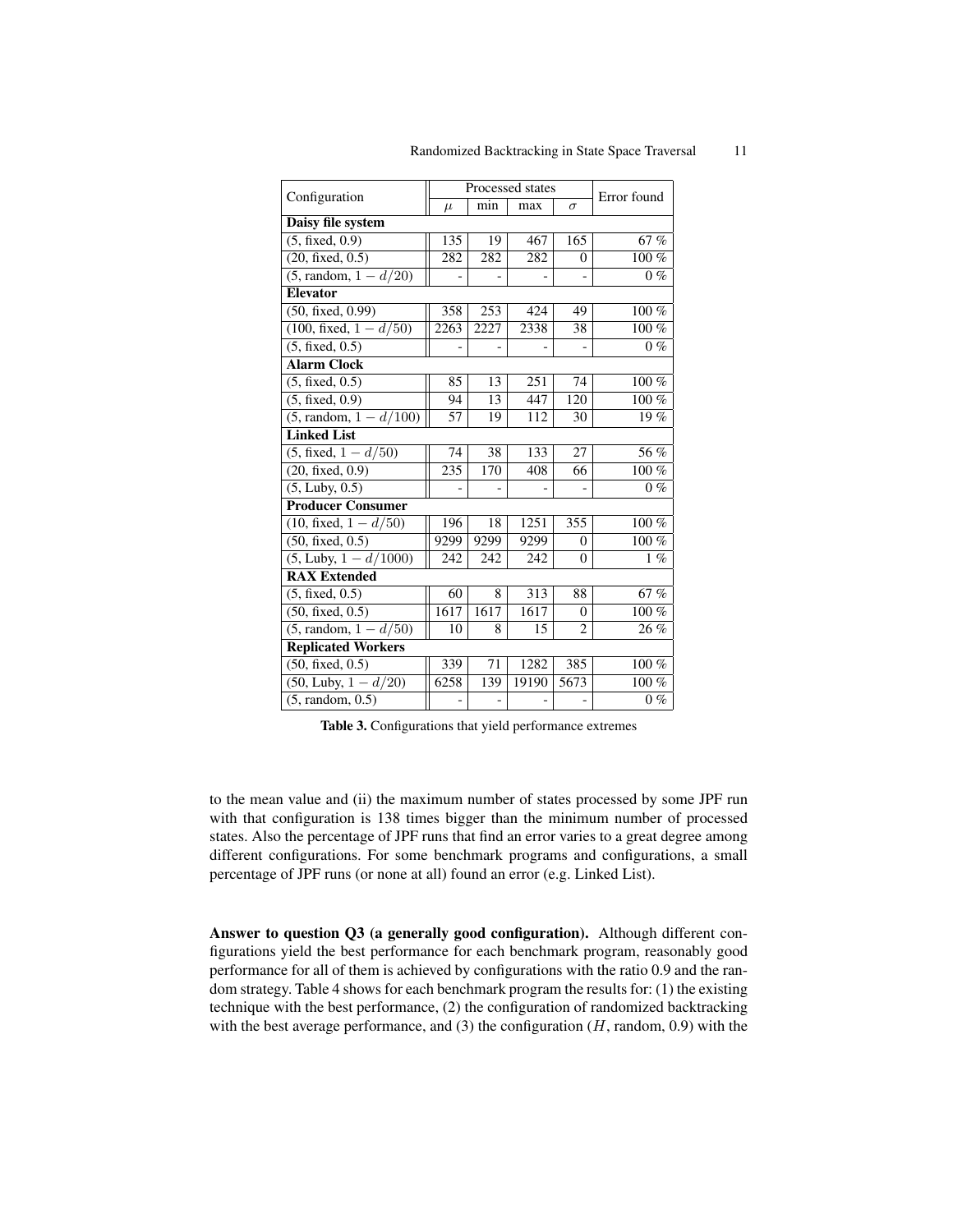|                                   | Processed states |                   |                |          |             |  |  |  |
|-----------------------------------|------------------|-------------------|----------------|----------|-------------|--|--|--|
| Configuration                     | $\mu$            | min               | max            | $\sigma$ | Error found |  |  |  |
| Daisy file system                 |                  |                   |                |          |             |  |  |  |
| thread interleavings              | 139              |                   |                | $\Omega$ | 100 %       |  |  |  |
| $(10, \text{random}, 1 - d/1000)$ | 108              | 102               | 116            | 5        | 100 %       |  |  |  |
| $(10, \text{random}, 0.9)$        | 110              | 103               | 119            | 5.4      | 100 %       |  |  |  |
| <b>Elevator</b>                   |                  |                   |                |          |             |  |  |  |
| random search order               | 2399             | $106\overline{2}$ | 3833           | 787      | $100\%$     |  |  |  |
| $(50, \text{random}, 1 - d/100)$  | 270              | 255               | 293            | 12       | 100 %       |  |  |  |
| $(50, \text{random}, 0.9)$        | 290              | 261               | 312            | 15       | 100 %       |  |  |  |
| <b>Alarm Clock</b>                |                  |                   |                |          |             |  |  |  |
| random search order               | 192              | 12                | 380            | 111      | 100 %       |  |  |  |
| $(5, \text{fixed}, 1 - d/20)$     | 37               | 15                | 93             | 22       | 91%         |  |  |  |
| $(10, \text{random}, 0.9)$        | 90               | 23                | 220            | 64       | 100 %       |  |  |  |
| <b>Linked List</b>                |                  |                   |                |          |             |  |  |  |
| random search order               | 186              | 15                | 234            | 70       | $100\%$     |  |  |  |
| (10, Luby, 0.99)                  | 58               | 50                | 71             | 7        | 59%         |  |  |  |
| (20, random, 0.9)                 | 197              | 171               | 266            | 29       | 100 %       |  |  |  |
| <b>Producer Consumer</b>          |                  |                   |                |          |             |  |  |  |
| random search order               | 48               | 25                | 73             | 13       | 100 %       |  |  |  |
| $(10, \text{fixed}, 1 - d/100)$   | 57               | 23                | 157            | 41       | 100 %       |  |  |  |
| $(10, \text{random}, 0.9)$        | 189              | 22                | 435            | 133      | 100 %       |  |  |  |
| <b>RAX Extended</b>               |                  |                   |                |          |             |  |  |  |
| thread interleavings              | 104              |                   | $\overline{0}$ | 100 %    |             |  |  |  |
| $\overline{(5, Luby, 0.9)}$       | 8                | 8                 | 9              | $\theta$ | 59 %        |  |  |  |
| $(10, \text{random}, 0.9)$        | 100              | 79                | 119            | 11       | 100 %       |  |  |  |
| <b>Replicated Workers</b>         |                  |                   |                |          |             |  |  |  |
| context bound (10)                |                  | 6585              |                | $\theta$ | 100%        |  |  |  |
| $(50, \text{fixed}, 0.9)$         | 148              | 95                | 278            | 55       | $100\%$     |  |  |  |
| $(100, \text{random}, 0.9)$       | 522              | 263               | 905            | 203      | 100%        |  |  |  |

Table 4. Configuration with good performance for all benchmarks

benchmark-specific threshold value  $H$  that achieves the best performance (for the ratio 0.9 and random strategy).

The configuration  $(H, \text{random}, 0.9)$  yields better or the same performance as the best existing technique for all benchmarks except Producer Consumer, for which the random search order has better performance. Note also that for some benchmarks, such as the Daisy file system and Elevator, the performance of randomized backtracking with the configuration  $(H, \text{random}, 0.9)$  is very close to the performance of the best configuration for the given benchmark.

The threshold value  $H$  must be selected with regard to the given benchmark program, since it influences (i) the chance that a JPF run will find an error and (ii) whether randomized backtracking will have any effect on the number of states traversed. If the threshold is too low, the error will not be found by most of the JPF runs. If the threshold is too high, randomized backtracking will never occur and therefore exhaustive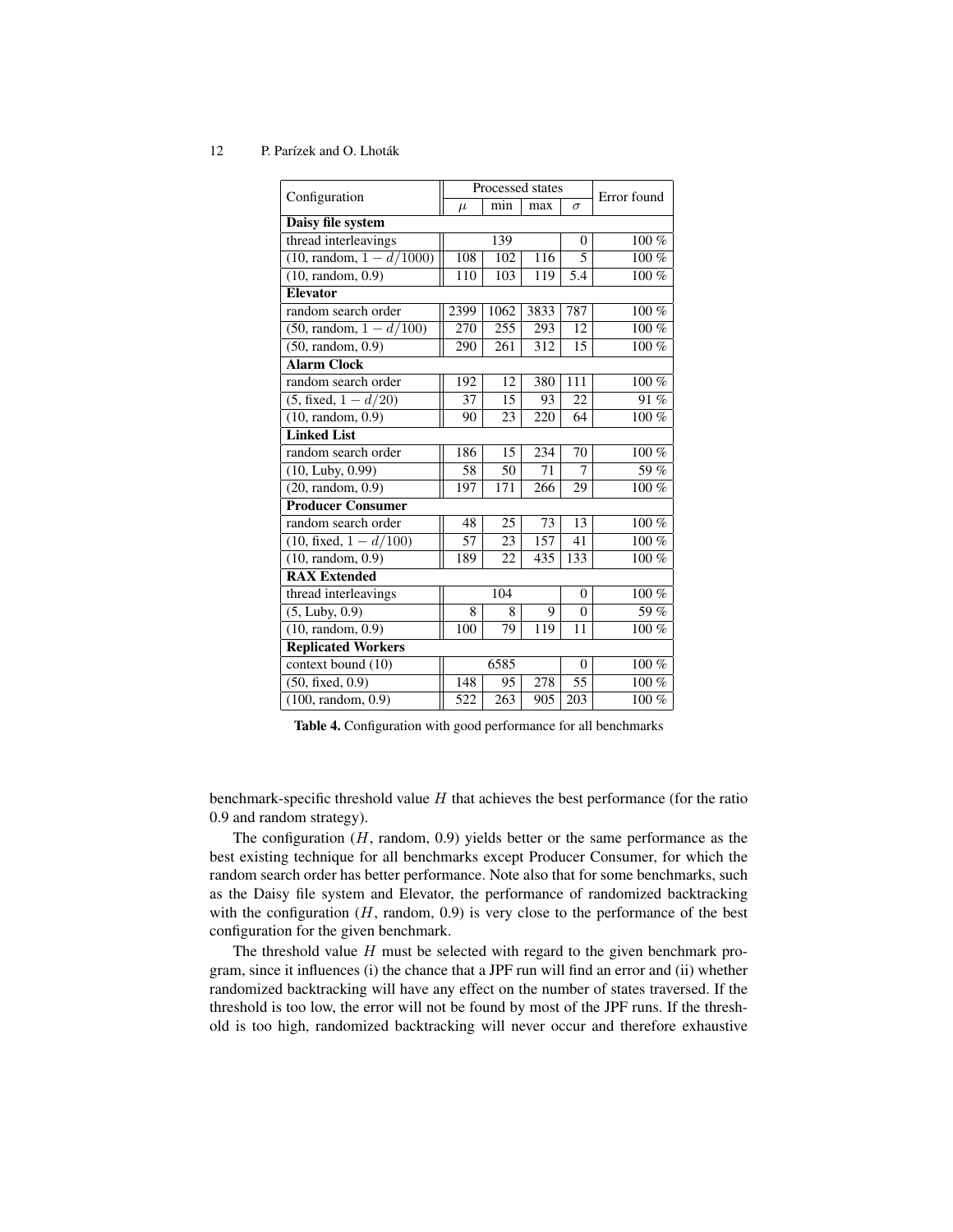| Threshold:                |             | $\overline{\phantom{0}}$ | 10               | $\overline{20}$ | 50               | 100              |  |  |  |
|---------------------------|-------------|--------------------------|------------------|-----------------|------------------|------------------|--|--|--|
| Daisy file system         |             |                          |                  |                 |                  |                  |  |  |  |
| <b>States</b>             | $\mu$       | $\overline{30}$          | 110              | 282             | 282              | 282              |  |  |  |
| Depth                     | $\mu$       | 6                        | 7                | 7               | 7                | 7                |  |  |  |
|                           | $\sigma$    | $\overline{0}$           | $\overline{0}$   | $\overline{0}$  | $\overline{0}$   | $\overline{0}$   |  |  |  |
| Error found               |             | 1%                       | 100 %            | 100 %           | 100 %            | 100 %            |  |  |  |
| <b>Elevator</b>           |             |                          |                  |                 |                  |                  |  |  |  |
| <b>States</b>             | $\mu$       |                          |                  |                 | 290              | 2185             |  |  |  |
| Depth                     | $\mu$       |                          |                  |                 | 45               | 45               |  |  |  |
|                           | $\sigma$    |                          |                  |                 | $\theta$         | 0                |  |  |  |
| Error found               |             | $0\%$                    | $0\%$            | $0\%$           | 100 %            | 100 %            |  |  |  |
| <b>Alarm Clock</b>        |             |                          |                  |                 |                  |                  |  |  |  |
| <b>States</b>             | $\mu$       | 59                       | 90               | 188             | 188              | 188              |  |  |  |
|                           | $\mu$       | 13                       | 13               | 13              | $\overline{13}$  | 13               |  |  |  |
| Depth                     | $\sigma$    | $\overline{1.7}$         | $\overline{4.5}$ | $\Omega$        | $\overline{0}$   | $\overline{0}$   |  |  |  |
|                           | Error found |                          | 100 %            | 100 %           | 100 %            | 100 %            |  |  |  |
| <b>Linked List</b>        |             |                          |                  |                 |                  |                  |  |  |  |
| <b>States</b>             | $\mu$       |                          | 75               | 197             | 276              | 328              |  |  |  |
| Depth                     | $\mu$       |                          | $\overline{12}$  | 19              | 48               | 48               |  |  |  |
|                           | $\sigma$    |                          | 1                | 1.4             | 0                | 0                |  |  |  |
| Error found               |             | $0\%$                    | 40 %             | 100 %           | 100 %            | 100 %            |  |  |  |
|                           |             | <b>Producer Consumer</b> |                  |                 |                  |                  |  |  |  |
| <b>States</b>             | $\mu$       | 127                      | 189              | 204             | 9299             | 9299             |  |  |  |
| Depth                     | $\mu$       | 29                       | 19               | 25              | 23               | 23               |  |  |  |
|                           | $\sigma$    | 6.4                      | $\overline{3.6}$ | 0               | 0                | 0                |  |  |  |
| Error found               |             | $10.3\%$                 | $100\%$          | 100 %           | 100 %            | 100 %            |  |  |  |
| <b>RAX Extended</b>       |             |                          |                  |                 |                  |                  |  |  |  |
| <b>States</b>             | $\mu$       | $\overline{12}$          | 100              | 441             | 1617             | 1617             |  |  |  |
|                           | $\mu$       | 6                        | 6                | 20              | 38               | 38               |  |  |  |
| Depth                     | $\sigma$    | $\overline{0}$           | 0                | 1               | $\theta$         | 0                |  |  |  |
| Error found               |             | 35.7%                    | 100 %            | 100 %           | 100 %            | 100 %            |  |  |  |
| <b>Replicated Workers</b> |             |                          |                  |                 |                  |                  |  |  |  |
| <b>States</b>             | $\mu$       |                          |                  |                 | 1774             | 522              |  |  |  |
| Depth                     | $\mu$       |                          |                  |                 | 62               | 106              |  |  |  |
|                           | $\sigma$    |                          |                  |                 | $\overline{3.2}$ | $\overline{6.2}$ |  |  |  |
| Error found               |             | $0\%$                    | $0\%$            | $0\%$           | $100\%$          | 100 %            |  |  |  |

Table 5. Performance of the configuration  $(H, \text{random}, 0.9)$  for different threshold values

state space traversal with the default search order will be performed by JPF. Table 5 illustrates how the threshold value  $H$  influences the performance of randomized backtracking with the configuration  $(H, \text{random}, 0.9)$  and the percentage of JPF runs that detect an error. For each benchmark and threshold value, the table provides values of the following metrics: the search depth at which the error was detected (mean  $\mu$  and standard deviation  $\sigma$ ) and the percentage of JPF runs that found some error.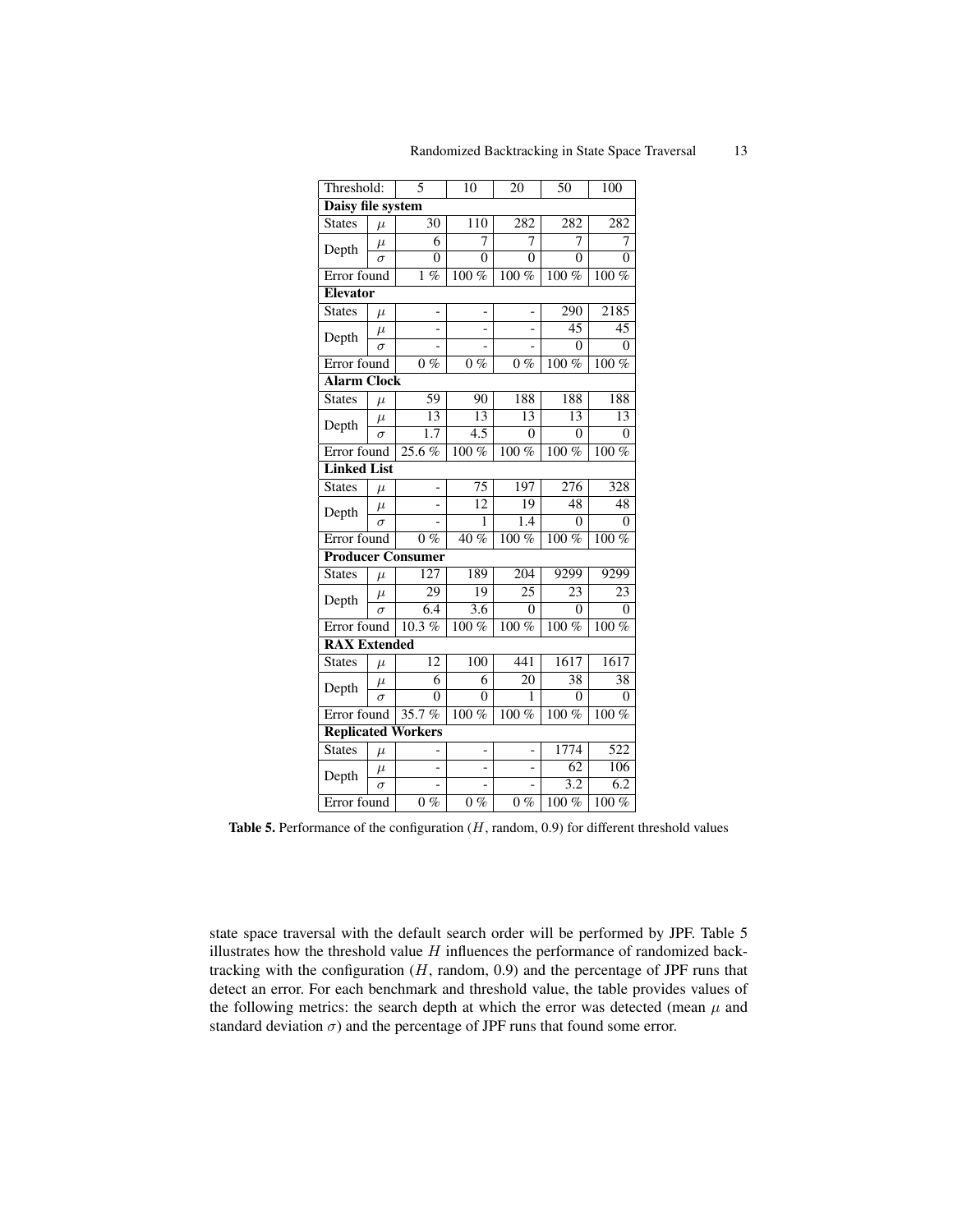Different values of the threshold parameter work for different benchmarks in general. However, the results imply the following three general properties of the performance of randomized backtracking based on the threshold value:

- very few JPF runs may find an error in a given program if the threshold value is too small (significantly smaller than the depth of the error state), because JPF may often backtrack too early before reaching the error state;
- even though the usage of randomized backtracking does not guarantee that an error is discovered, the results show that an error is discovered by all JPF runs for a given threshold (or by a very high percentage of JPF runs), as long as the threshold value is not too small (compared to the depth of the error state);
- if the threshold is too big, randomized backtracking does not have any effect (i.e., it does not have better performance than the existing techniques), because JPF finds an error at a search depth lower than the threshold value and therefore it never backtracks from a state with unexplored outgoing transitions.

For example, the threshold value 5 is too small for Daisy file system and the threshold value 10 is too small for the Elevator benchmark. On the other hand, threshold values 50 or higher are too big for the RAX Extended benchmark.

### 5 Conclusion

We introduced the idea of using randomized backtracking in state space traversal for the purpose of fast error detection. Experiments with our implementation in JPF on several multi-threaded Java programs show that randomized backtracking has better performance than existing techniques in most cases. There is no single best configuration of randomized backtracking that would have the best performance for any benchmark program. However, we recommend to use the configuration  $(H, \text{random}, 0.9)$  with a specific threshold  $H$ , because it performs reasonably well for all benchmarks and, in particular, has significantly better performance than existing techniques in most cases. Since the optimal threshold value is specific to the benchmark program, a viable approach is to run several instances of JPF with the configuration  $(H, \text{random}, 0.9)$  and different threshold values in parallel, and stop all of them when one finds an error.

In the future, we would like to evaluate randomized backtracking on more complex Java programs and to investigate possible approaches to determining reasonable threshold values (e.g., using heuristics). There might be some relation between good threshold values and bounds on the number of preemptions in context-bounded model checking. Another possible application of randomized backtracking is the search for errors in programs with infinite state spaces or infinite paths (e.g., programs that involve some ever increasing counter).

Acknowledgements. This research was supported by the Natural Sciences and Engineering Research Council of Canada.